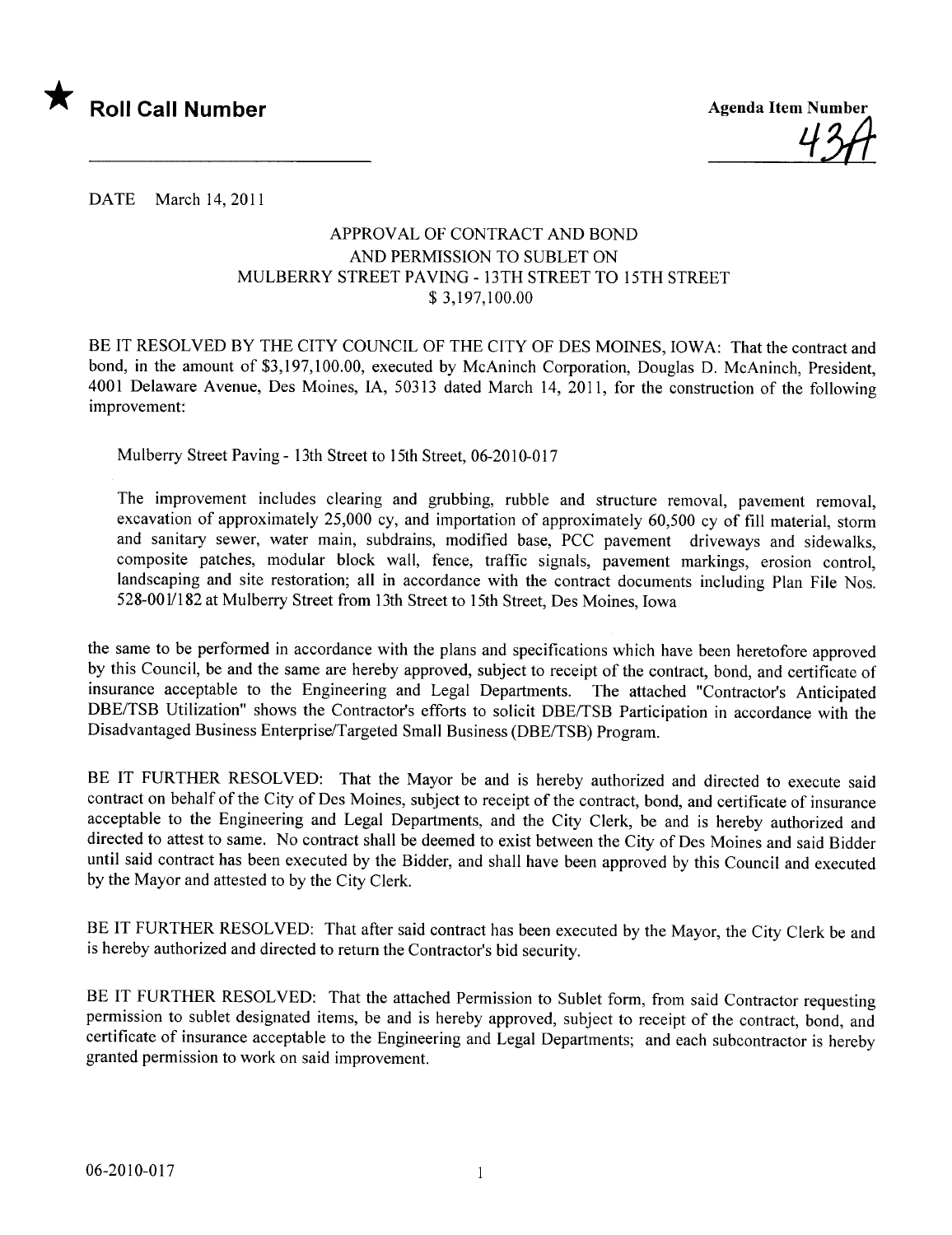



DATE March 14, 2011

BE IT FURTHER RESOLVED: That the Des Moines Finance Director is hereby authorized to encumber this contract amount against the funds as identified below, and to acquire Builder's Risk Insurance, if appropriate, for the above referenced improvement.

Moved by to adopt.

FORM APPROVED  $\frac{7h\nu t\hbar l\nu v}{m^2}$ Kathleen Vanderpool

Deputy City Attorney

Funding Source: Mulberry Street Paving - i 3th/15th, STR247, Being:

\$719,548.62 in TIF backed G.O. Bonds STR247 - Mulberry Street Paving 13th/15th; \$625,968.48 transfer of TIF Backed G.O. Bonds 2011-2012 CIP, Page FIR-5, Central Fire Station, FIR039; \$562,277.23 Storm Water ~Utility Funds; \$134,232.30 Sanitary Sewer Funds; \$302,623.37 - Central Iowa Social Services; \$1 17,450 - Des Moines Water Works; and the remaining \$735,000 of TIF backed G.O. Bonds to be issued (\$185,000 proposed from STR247, and \$550,000 2011-2012 CIP, Page Municipal Building 12, Municipal Service Center, BLD124)

| <b>COUNCIL ACTION</b> | <b>YEAS</b> | <b>NAYS</b> | <b>PASS</b> | <b>ABSENT</b>   | I, Diane Rauh, City Clerk of said City Council, hereby     |
|-----------------------|-------------|-------------|-------------|-----------------|------------------------------------------------------------|
| <b>COWNIE</b>         |             |             |             |                 | certify that at a meeting of the City Council, held on the |
| <b>COLEMAN</b>        |             |             |             |                 | above date, among other proceedings the above was          |
| <b>GRIESS</b>         |             |             |             |                 | adopted.                                                   |
| <b>HENSLEY</b>        |             |             |             |                 |                                                            |
| <b>MAHAFFEY</b>       |             |             |             |                 | IN WITNESS WHEREOF, I have hereunto set my hand            |
| <b>MEYER</b>          |             |             |             |                 | and affixed my seal the day and year first above written.  |
| <b>MOORE</b>          |             |             |             |                 |                                                            |
| <b>TOTAL</b>          |             |             |             |                 |                                                            |
| <b>MOTION CARRIED</b> |             |             |             | <b>APPROVED</b> |                                                            |
|                       |             |             |             |                 |                                                            |
|                       |             |             |             |                 |                                                            |
|                       |             |             |             | Mayor           |                                                            |
|                       |             |             |             |                 | City Clerk                                                 |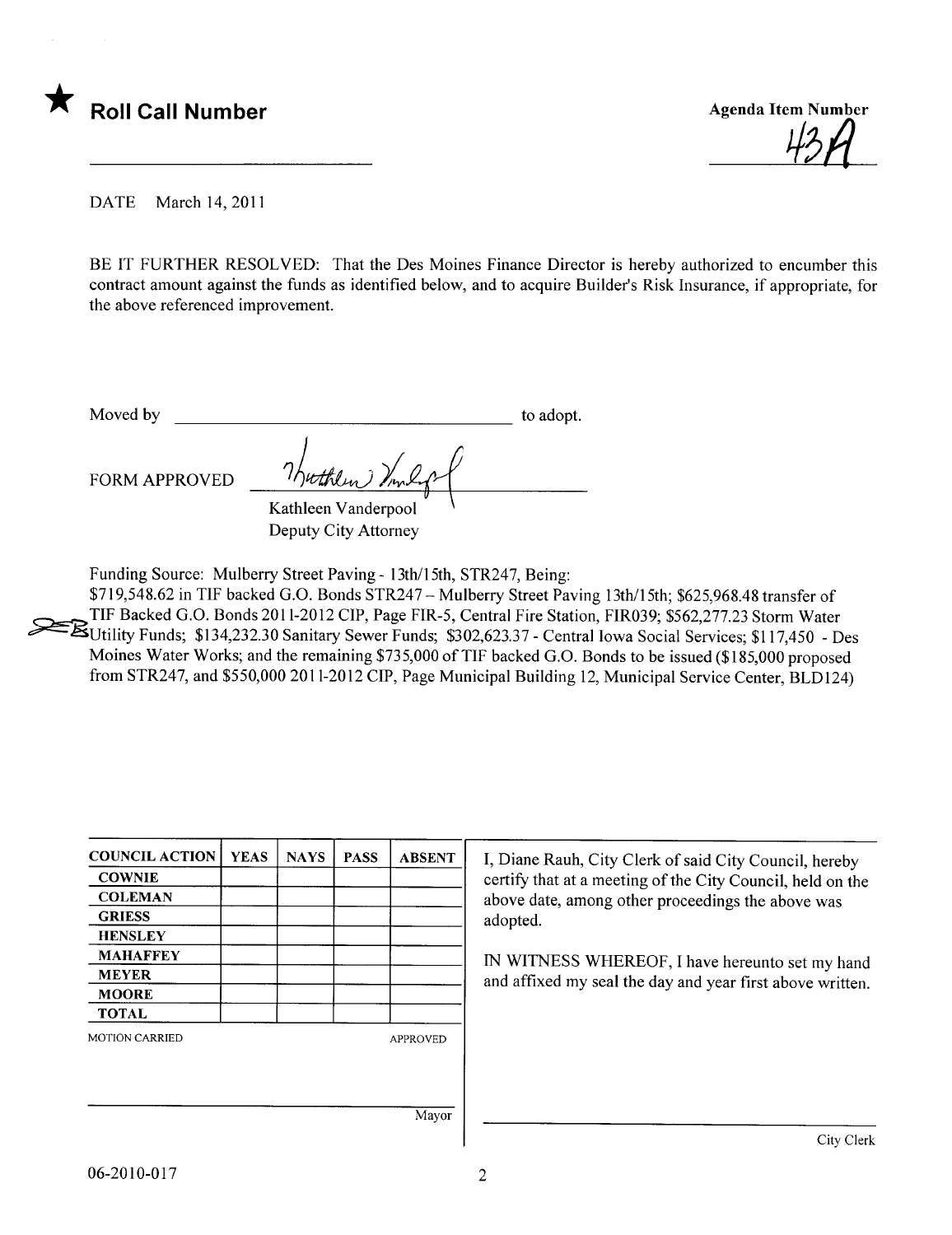Department of Engineering Department of Engineering<br>City of Des Moines, Iowa





## CONTRACTOR'S ANTICIPATED DBE/TSB UTILIZATION Mulberry Street Paving - 13th Street to 15th Street

## Activity ID 06-2010-017

On March 1, 2011, McAninch Corporation, Douglas D. McAninch, President, 4001 Delaware Avenue, Des Moines, IA 50313 submitted a proposal for construction of the Mulberry Street Paving - 13th Street to 15th Street, Activity ID 06-2010-017, which the City Council has determined to be the lowest responsible, responsive bid for said project in the amount of \$3,197,100.00. The proposal included a statement that the Disadvantaged Business Enterprise/Targeted Small Business (DBE/TSB) Program shall apply to this project.

The Engineering Department has prepared this report summarizing the information that McAninch Corporation, has submitted indicating that it anticipates utilizing the following DBE/TSB companies on this project:

| <b>DBE/TSB Name</b>         | Description of Work                    | <b>Estimated Amount</b> |
|-----------------------------|----------------------------------------|-------------------------|
| Leader Construction Company | Sidewalks, Driveways, Cunetter, Comp   | \$100,938.00            |
|                             | <b>Estimated DBE/TSB Participation</b> | \$100,938.00            |
|                             | <b>McAninch Corporation Amount</b>     | \$3,197,100.00          |
|                             | Percentage of DBE/TSB Participation    | 3.16%                   |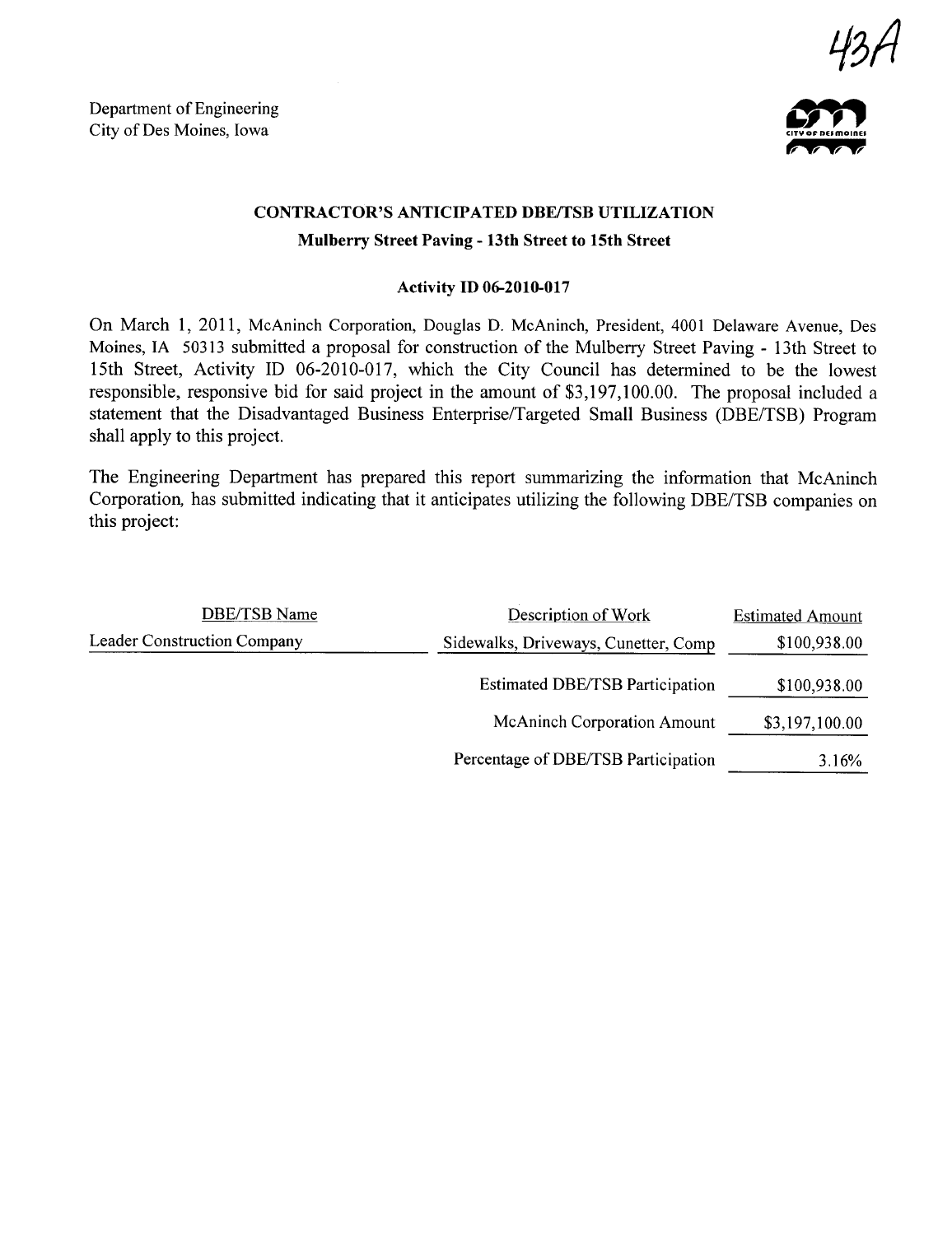ENGINEERING DEPARTMENT CITY OF DES MOINES, IOWA

 $\sim$ 

## PERMISSION TO SUBLET

|                                                                               |                                                                                                                                                 | Date _______ March 2, 2011                                  |                                                                |
|-------------------------------------------------------------------------------|-------------------------------------------------------------------------------------------------------------------------------------------------|-------------------------------------------------------------|----------------------------------------------------------------|
| <b>Project</b> Mulberry Street Paving – 13 <sup>th</sup> Street to 15t Street |                                                                                                                                                 | Contract No. 14610                                          |                                                                |
| Contractor McAninch Corporation                                               |                                                                                                                                                 | <b>Activity ID</b> $\underline{\hspace{1cm} 06-2010-017}$   |                                                                |
| <b>Federal Tax ID</b> 42-0929827                                              |                                                                                                                                                 | Project No. NA                                              |                                                                |
| <b>ITEM REQUESTED BY THE</b><br><b>CONTRACTOR TO BE SUBLET</b>                | <b>ORGANIZATION</b><br><b>REQUESTED TO</b><br>PERFORM WORK                                                                                      | <b>STATE IF</b><br><b>ORGANIZATION</b><br><b>IS DBE/TSB</b> | <b>COST OF WORK</b><br><b>REQUESTED TO</b><br><b>BE SUBLET</b> |
| <b>PCC</b> Paving                                                             | Grimes Asphalt and Paving Corp.<br>PO Box 139                                                                                                   | No                                                          | \$227,371.25                                                   |
|                                                                               | Grimes, Iowa 50111<br>Kyle Rohlk<br>515-986-3649<br>Federal Tax ID 27-1831755                                                                   |                                                             |                                                                |
| Sidewalks, Driveways, Cunette,<br>Composite Patches, Detectable<br>Warnings   | <b>Leader Construction Company</b><br>1540 Thompson<br>Des Moines, Iowa 50316<br><b>Bob Leader</b><br>515-262-3141<br>Federal Tax ID 42-1297767 | Yes                                                         | \$100,938.00                                                   |
| <b>Traffic Signals</b>                                                        | Voltmer Inc.<br>1732 Old Stage Road, PO Box<br>200<br>Decorah, Iowa 52101<br>John Sloan<br>563-382-9214<br>Federal Tax ID 42-1074700            | No                                                          | \$97,747.00                                                    |
| Landscaping, Modular Block Wall,<br>Tree Protection, Erosion Control          | Frontline Lawn & Landscapes<br>509 10th Ave. NW<br>Altoona, Iowa 50009<br>Joe Morton<br>515-778-3969<br>Federal Tax ID 20-4941836               | No                                                          | \$100,685.00                                                   |
| <b>Traffic Control</b>                                                        | Quality Traffic Control, Inc.<br>1704 E. Euclid<br>Des Moines, Iowa 50313<br>Kurt Jirak<br>515-289-1824<br>Federal Tax ID 81-0558645            | No                                                          | \$4,950.00                                                     |

ŗ

Ł

424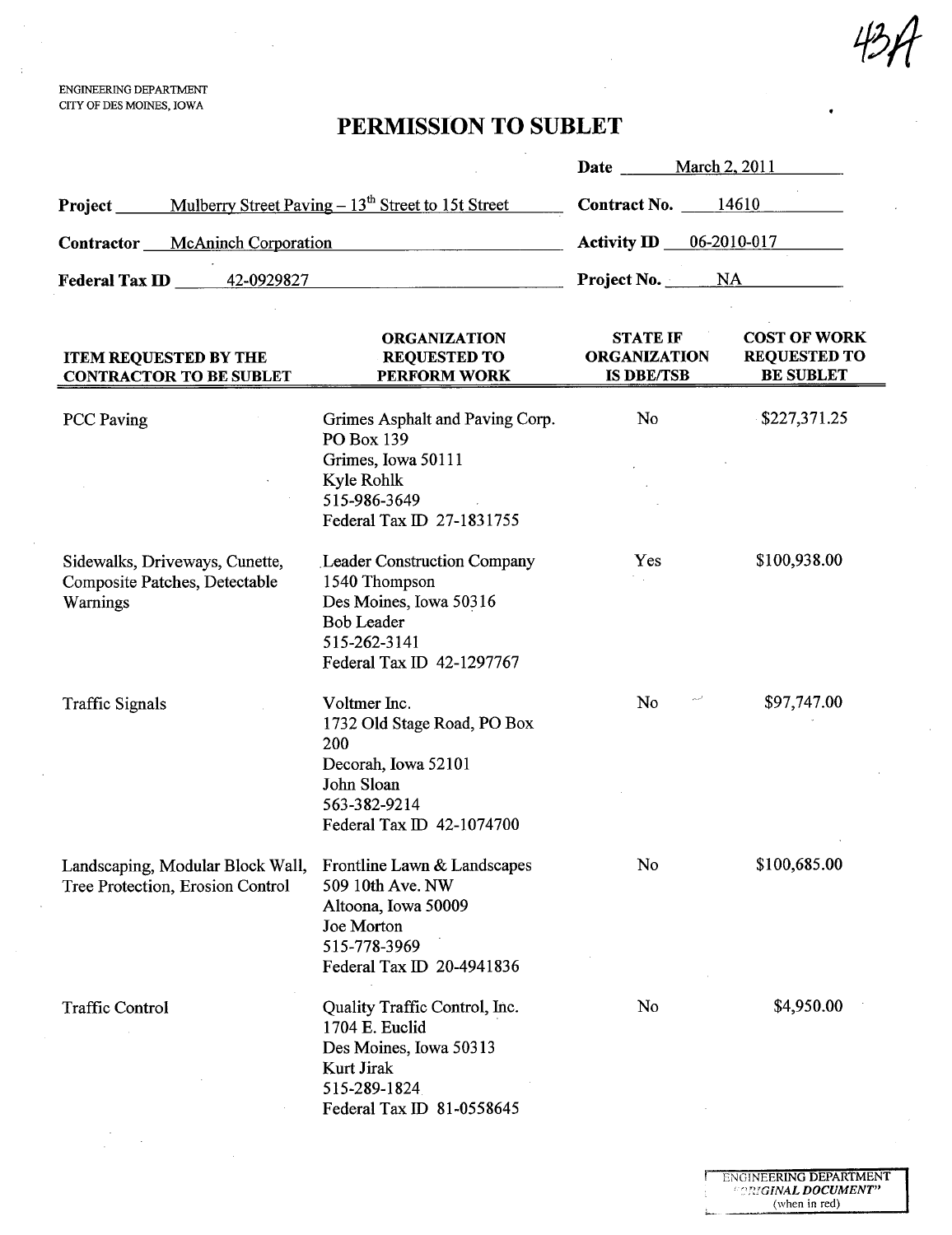| <b>Pavement Markings</b>                            | <b>Quality Striping dba: DPLM</b><br>1704 E. Euclid  | No             | \$3,218.04          |
|-----------------------------------------------------|------------------------------------------------------|----------------|---------------------|
|                                                     | Des Moines, Iowa 50313                               |                |                     |
|                                                     | Scott Hodges                                         |                |                     |
|                                                     | 515-289-1370                                         |                |                     |
|                                                     | Federal Tax ID 27-1653825                            |                |                     |
| Clearing & Grubbing                                 | Sweeny Excavating                                    | No             | \$9,950.00          |
|                                                     | PO Box 154                                           |                |                     |
|                                                     | Granger, IA 50109                                    |                |                     |
|                                                     | Dean Sweeny<br>515-419-3939                          |                |                     |
|                                                     | Federal Tax ID 47-0865230                            |                |                     |
| Misc. Saw Cutting                                   |                                                      | No             |                     |
|                                                     | Henriksen Contracting, LLC<br>3754 SE Capitol Circle |                | \$4,750.00          |
|                                                     | Grimes, Iowa 50111                                   |                |                     |
|                                                     | Charlie Henriksen                                    |                |                     |
|                                                     | 515-986-4243                                         |                |                     |
|                                                     | Federal Tax ID 20-4117039                            |                |                     |
| Fence Removal & Replacement                         | <b>AllStar Fence</b>                                 | No             | \$5,175.00          |
|                                                     | 1080 NE 18th St.                                     |                |                     |
|                                                     | Ankeny, Iowa 50021                                   |                |                     |
|                                                     | <b>Steve Atzen</b><br>515-964-3757                   |                |                     |
|                                                     | Federal Tax ID 26-2938866                            |                |                     |
|                                                     |                                                      |                |                     |
| Cost of Items Sublet This Request                   |                                                      |                | <u>\$554,784.29</u> |
| Cost of Items Previously Sublet                     |                                                      |                | \$0.00              |
| Total Cost of Items Sublet                          |                                                      |                | \$554,784.29        |
| Cost of Specialty Items                             |                                                      | \$97,747.00    |                     |
| (a) Total Cost of Sublet Items Less Specialty Items |                                                      |                | \$457,037.29        |
| <b>Total Contract Amount</b>                        |                                                      | \$3,197,100.00 |                     |
| (b) Total Contract Amount Less Specialty Items      |                                                      |                | \$3,099,353.00      |
| Percentage of Contract to be Sublet $(a + b)$       |                                                      |                | 15%                 |
|                                                     |                                                      |                |                     |

Percentage of Contract to be Sublet  $(a + b)$ 

The prime contractor's request for Permission to Sublet the above items of work is approved with the understanding that the prime contractor shall be held responsible for the subcontractors' full compliance of all terms of the contract.

Form Routing: Project Engineer Engineering Administration City Clerk Engineering Administration Distribution

Roll Call No.

/1-

Approved:<br> $\frac{1}{2}$ <br>Roll Call No.  $\frac{3}{2}$ <br>Date

ENGINEERING DEPARTMENT "ORiGINAL DOCUMENT" (when in red)

 $45$